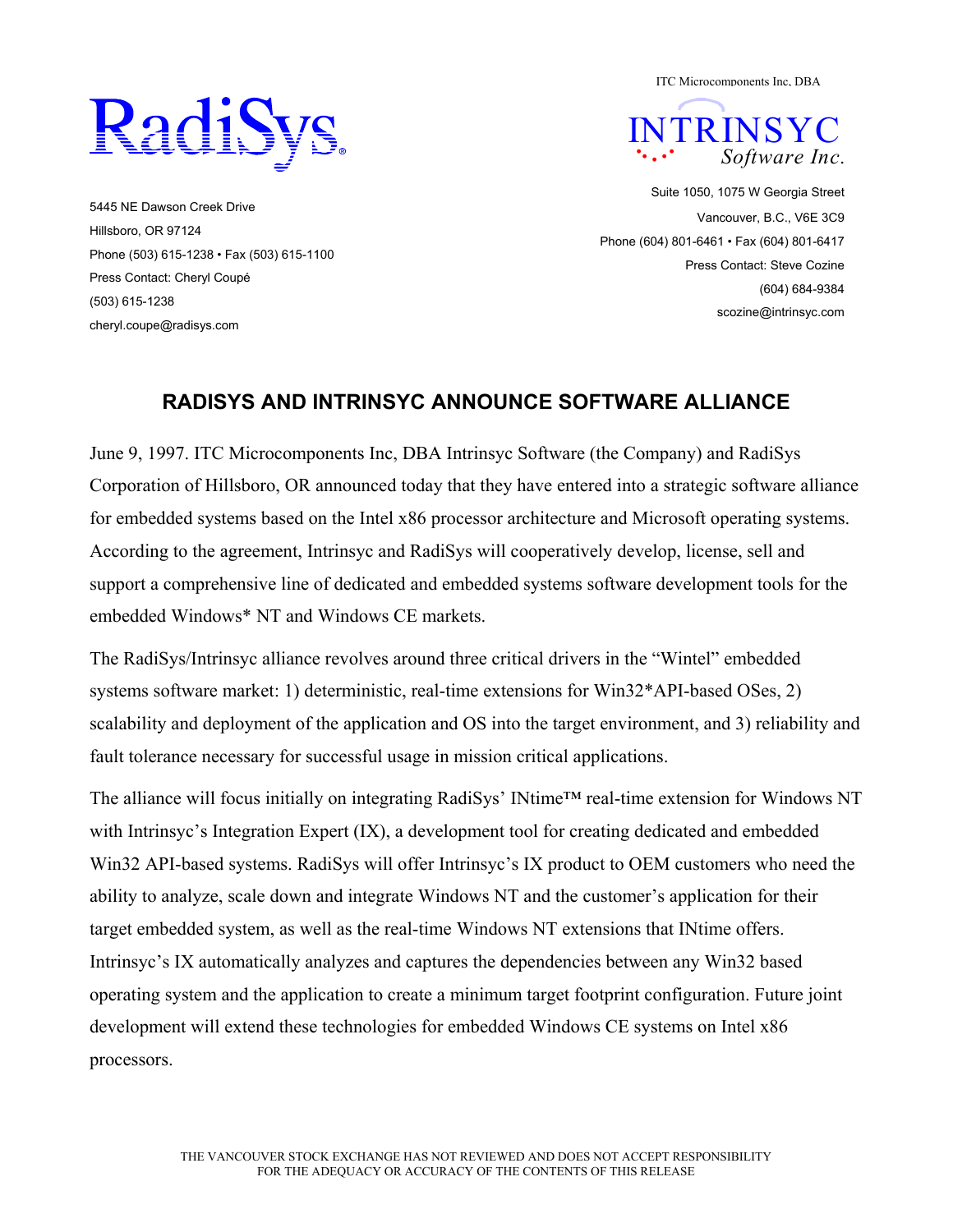Intrinsyc will integrate INtime into its WinFT™ application that provides automatic software-based fault detection and correction for mission critical applications based on Microsoft Windows operating systems. Intrinsyc's WinFT enabled for INtime will extend INtime's reliability with application fault detection and correction, making this the industry's first software fault tolerant real-time solution. Intrinsyc will also incorporate INtime into its Intrinsyc SP, a visual programming environment for developing high performance signal processing applications.

Derek Spratt, Intrinsyc president and CEO stated, "RadiSys is a highly innovative and progressive company with a technology roadmap that parallels ours, making it an ideal partner for Intrinsyc. RadiSys brings strong capabilities and an established presence in the dedicated and embedded systems market that will benefit Intrinsyc's ability to meet our customers' needs for complete Win32 based solutions."

Alex Doumani, general manager of RadiSys' Embedded Software Operation stated, "Intrinsyc is developing technologies and products that complement RadiSys' strategy for embedded Windows NT and Windows CE applications. By integrating our technologies and cooperatively developing new solutions, we will be able to offer our OEM customers the best technical solutions for their embedded Windows applications."

## Intrinsyc Integration Expert (IX)

Intrinsyc's Integration Expert assists developers in the creation and deployment of minimal footprint applications. The key features of IX include automatic application dependency analysis, source code profiling, OS configuration, and target generation. The analysis is dynamic, requires no source code, provides automatic footprint calculation, and works for any version of Windows NT or CE. Developers can use IX to improve the efficiency of their code, optimize compiler flags, minimize memory requirements, and manage a set of programs/libraries that comprise a single target application.

## Intrinsyc WinFT

Intrinsyc's WinFT provides software fault detection and correction for Win32 API-based applications. The key features of WinFT include watchdog services, checkpointing, and exception handling. The WinFT library can be embedded within any Win32 application to improve quality, reliability, and predictability.